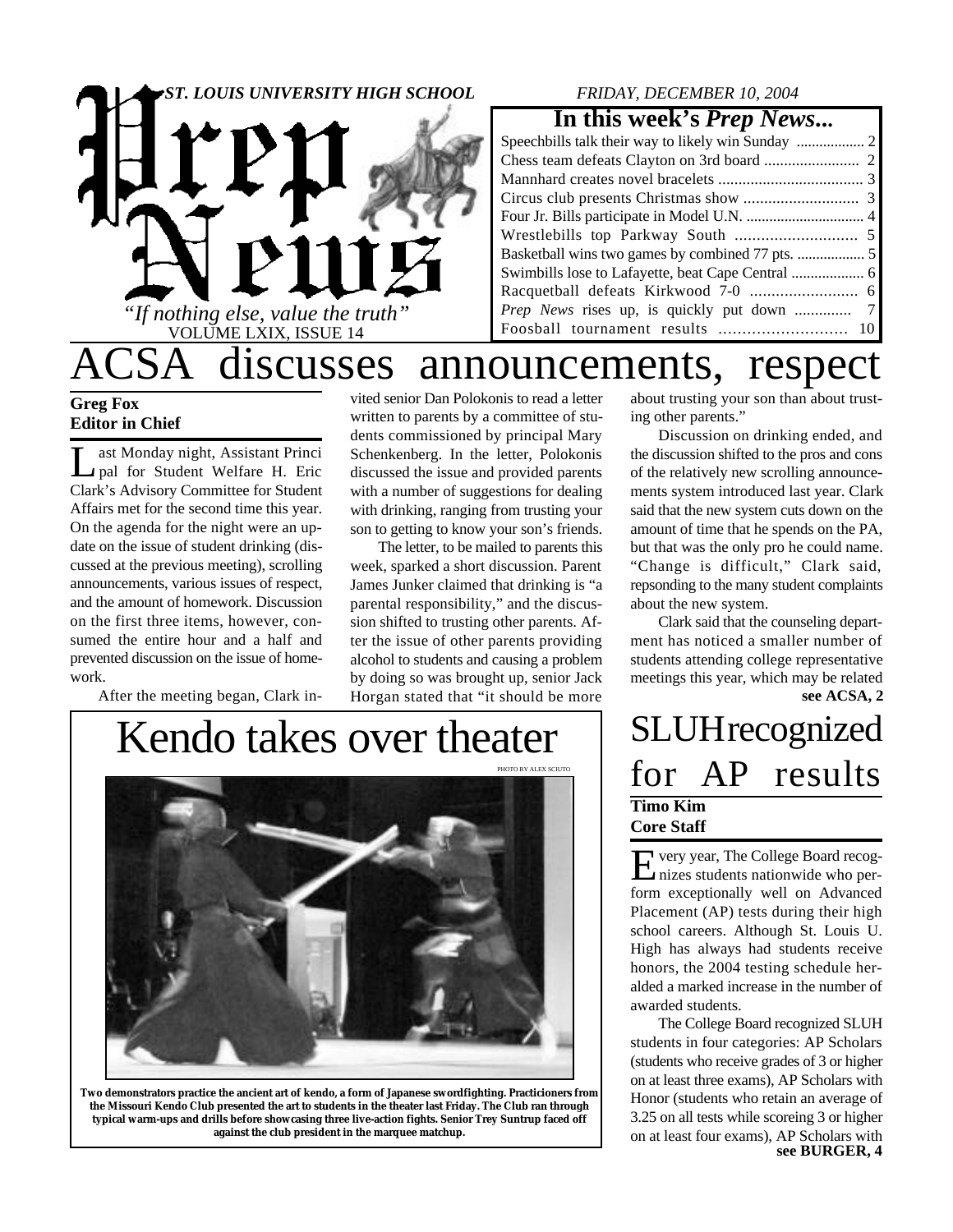## 2 **News** December 10, 2004<br>at Duchesne, project win **Cicerobills orate at Duchesne, project**

## **Sean Powers Core Staff**

This past Sunday, eleven members of<br>the St. Louis U. High speech team his past Sunday, eleven members of participated in the second Catholic Interschool Speech League (CISL) meet of the year, this one at Duchesne high school in St. Charles. They left the meet with nine blue ribbons, which are attained by a judged score of at least 46 of 50 possible points.

The speech meet was divided into seven different speech categories, including poetry, prose, humorous/serious, duets, and extemporaneous speaking. Each of the approximately dozen schools was allowed no more than two students for each of the seven categories.

Blue ribbons were won by seniors Greg Fox, Kevin Boehm, Jack Buthod, Marty Wilhelm, and juniors Jack Cunningham, Eddy Szewczyk, Matt Walsh, and Tom Vordtriede.

# $R$  o o k b i l l s defeat Clayton

## **Matt Angeli Reporter**

The St. Louis U. High chess team<br>defeated Clayton High School in a The St. Louis U. High chess team match on Wednesday that the third board ultimately decided.

Clayton was forced to forfeit fifth board when only four members of their team showed up; however, they nearly stole the match by winning first and fourth boards, played by seniors Brian Nienhaus and Isaac Dripps.

Junior Ben Geisman won at second board, giving the Rookbills 11 points and putting the fate of the match at third board.

With less than a minute left and checkmate inevitable, a Clayton chess player resigned the match to junior Matt Angeli.

The SLUH chess team faces off with Alton High School in the Ignatian Conference room after school next Wednesday.

Speech team president Kevin Boehm and Barker teamed up in the duet category. They presented a scene from the play *Rosencrantz and Guildenstern Are Dead*, which Boehm and Barker both performed in the Dauphin Players' November performance. Because of their familiarity and comfort with the piece, they received a perfect score from the judges.

"I think we shocked them with such a well put together, well memorized duet," said Barker.

Boehm added, "It's hard for judges not to find anything wrong with a speech."

Another category, extemporaneous speaking, involves giving a speech on current events; students are given three topics to choose from and must present on one of them after thirty minutes of preparation. Like all other events, there are two rounds. Barker and Fox represented SLUH in this category, and both came away with blue ribbons in hand.

Barker noted, "Greg and I keep an eye

## ACSA

## (from 1)

to the scrolling announcement system. Senior Dustin Sump then brought up what he sees as the biggest problem with the system: "Teachers turn the TVs off." Another problem raised was that students simply do not pay attention to the announcements.

It became clear early on in the discussion that neither the old PA-only system nor the new mixed PA/scrolling announcements system is ideal. "There needs to be some middle ground," said senior Brian Hubbard.

Senior Joe Hof, however, disagreed. "We're in a lose-lose situation."

Throughout the night, the idea of responsibility and on whose shoulders the responsibility rests was brought up frequently, and the scrolling announcements segment was no different. Parent Karen Hubbard said that St. Louis U. High is a college preparatory school and that students ought to be prepared for an end to announcements once they leave the school. Junior Jon-Paul Johnson, however, felt that the responsibility for students' atten-

on current events. He is current with a lot of the news, and I listen to NPR (National Public Radio) in the morning."

A good selection of speeches and topics before the speech meet, according to Boehm, led the team to better speeches.

Of SLUH's strong showing at the meet, Fox said, "When they were giving out the ribbons, I knew we were going to win. We expected to win because we all prepared well. We all came up here on the Saturday before and gave one another our speeches and prepared for a few hours."

The overall results of the meet have not yet been released. However, according to Boehm, the speech team came out victorious at Borgia and will most likely continue its winning streak when the results are released from the Duchesne meet.

"Our speech team is very strong and we assume that we will come out on top," said Boehm.

The next time the speech team competes will be at SLUH in January.

tion ought to be placed on the teachers.

During the course of the discussion, a few solutions were proposed, including a bulletin board, teacher-read announcements, and a shift back to the PA. Clark closed this segment of the discussion by saying, "You (the students) have to take some responsibility."

Clark then opened discussion on the issue of respect in teacher-student relationships and respect for the school building. The committee discussed students' respect for teachers and the negative effects of a lack of respect.

Junior Jordan Bushong said that some relationships between teachers and students in class are friendly and that, sometimes, "students take advantage of that (friendship)."

A lack of respect can easily disrupt classes. Junior Woody Jones said that, "teachers just have to draw the line," to curb a lack of respect.

Senior Alex Sciuto thought that the problem lies among students, saying that "we are pretty much punks." Physics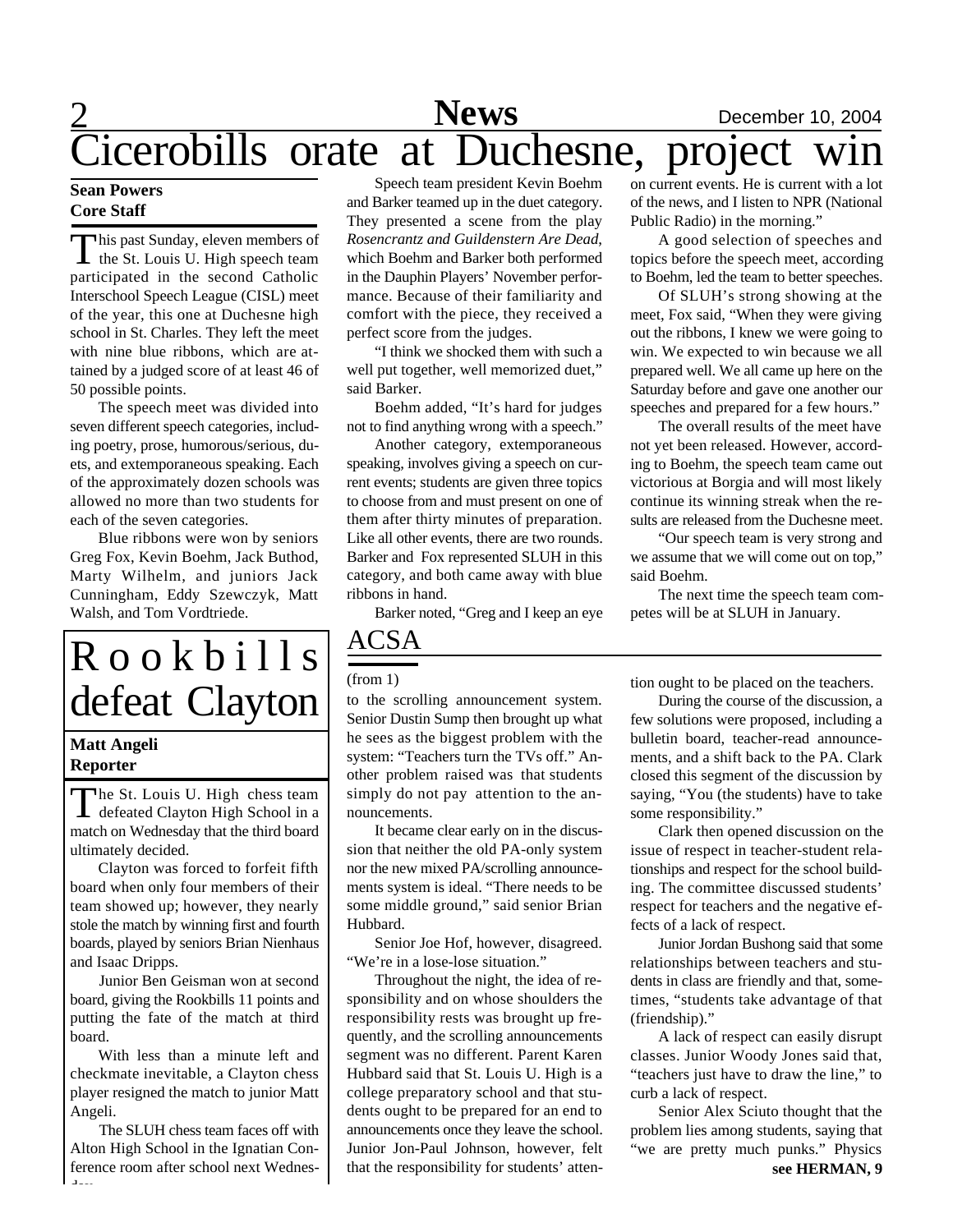

### **Tim Malecek Reporter**

This past Tuesday, St. Louis U. High<br>junior Mike Mannhard appeared in his past Tuesday, St. Louis U. High an Associated Press article about the bracelet fad. The AP reporter was put in contact with Mannhard by his sister, Katie Mannhard, who works with newspapers. Mannhard appeared at the end of the article, speaking about his homemade bracelets.

Recently, the wrists of many St. Louis U. High students have sported colored bracelets in a booming fad. Mannhard's bracelet, however, is not a LiveSTRONG or MAX LIFE, but instead his own creation, the "YOU CAN DO IT!" bracelet.

The idea started during the summer when Mannhard's older brother, senior

"fat red rubber band that was really ugly" with the words "You can do it!" on the rubber band. The younger Mannhard decided to create more "YOU CAN DO IT!" bracelets and performed the production and distribution of the bands.

Mannhard makes the bracelets in multiple steps, and he said it takes about 20 minutes to construct ten to fifteen bracelets. The bands are made of elastic Mannhard buys for about a dollar per three yards.

Mannhard explained, "I do all the cutting, then I do all the sewing, and I dye them, and then I write on them." He has expanded from his original white with black Sharpie writing; now his colors include pink, orange, purple, green, and blue dyes, and a plethora of colored Sharp-

"It's motivational, it's kinda for inspiration. It's saying "YOU CAN DO IT!" You don't have to do what everyone else is doing with the LiveSTRONG's," Mannhard said of the purpose of his creation.

The bracelets are popular around SLUH, particularly among juniors. A few rubber bands have even journeyed thousands of miles south to Mexico. The special bracelets, written in Spanish, were mailed to Katie Mannhard's boyfriend, who is living in Mexico for a year.

Although Mannhard has considered charging money for his bracelets, he wants more people to have them. The bracelets are available for free in any color from Mannhard.

PHOTO BY ROBOT

# Circus Club presents Christmas spectacular

## **Jack Dryden Reporter**

L ast Friday at 7 p.m., dazzling illu sions and uber-cool juggling acts marked this year's Short Attention Span Circus Club Christmas show. The theatre was packed with people ranging from ages five to 85. Some of the acts dazzled the audience more than others, and many were geared toward to the younger audience members, but everyone enjoyed the show.

Some of the greatest feats involved juggling: fire juggling, juggling in the dark, and passing clubs while balancing on globes took the cake as the most impressive events. A few sleight-of-hand magic tricks and comical juggling interruptions got the best reactions from the audience. President Marty Wilhelm said, "The hardest thing we did which took a long time was the juggling weave. (The Circus Club) spent weeks on it trying to get it perfect."

According to Circus Club moderator Joe Schulte, the Circus Club began after the Dauphin Players performed a show

called *Carnivale*, which required a lot of juggling, magic, and other circus acts. Said Schulte, "I asked them if they wanted to continue doing things like this, and the Circus Club was born."

Today, there are 18 students in the Circus Club: three seniors, twelve sophomores and three freshman.

Senior member Kevin Becvar said, "(When I started freshman year), I was juggling within four days and juggling pins later that week."

Freshman member James Burke said, "I spent three hours in the Danis Lobby every day for two weeks (to learn my act)."

President Marty Wilhelm said, "The most rewarding part of the Circus Club is the kids and knowing you've fooled them with magic tricks and they never even dreamed of being able to juggle like they do. To know we've changed just one hour of their lives feels great."

All members of the Circus Club encourage interested students to sign up. "Come on in and learn how to juggle. We're in the Danis Lobby every day after school," said Schulte.

**Two Circus Clubbers juggle last Friday.**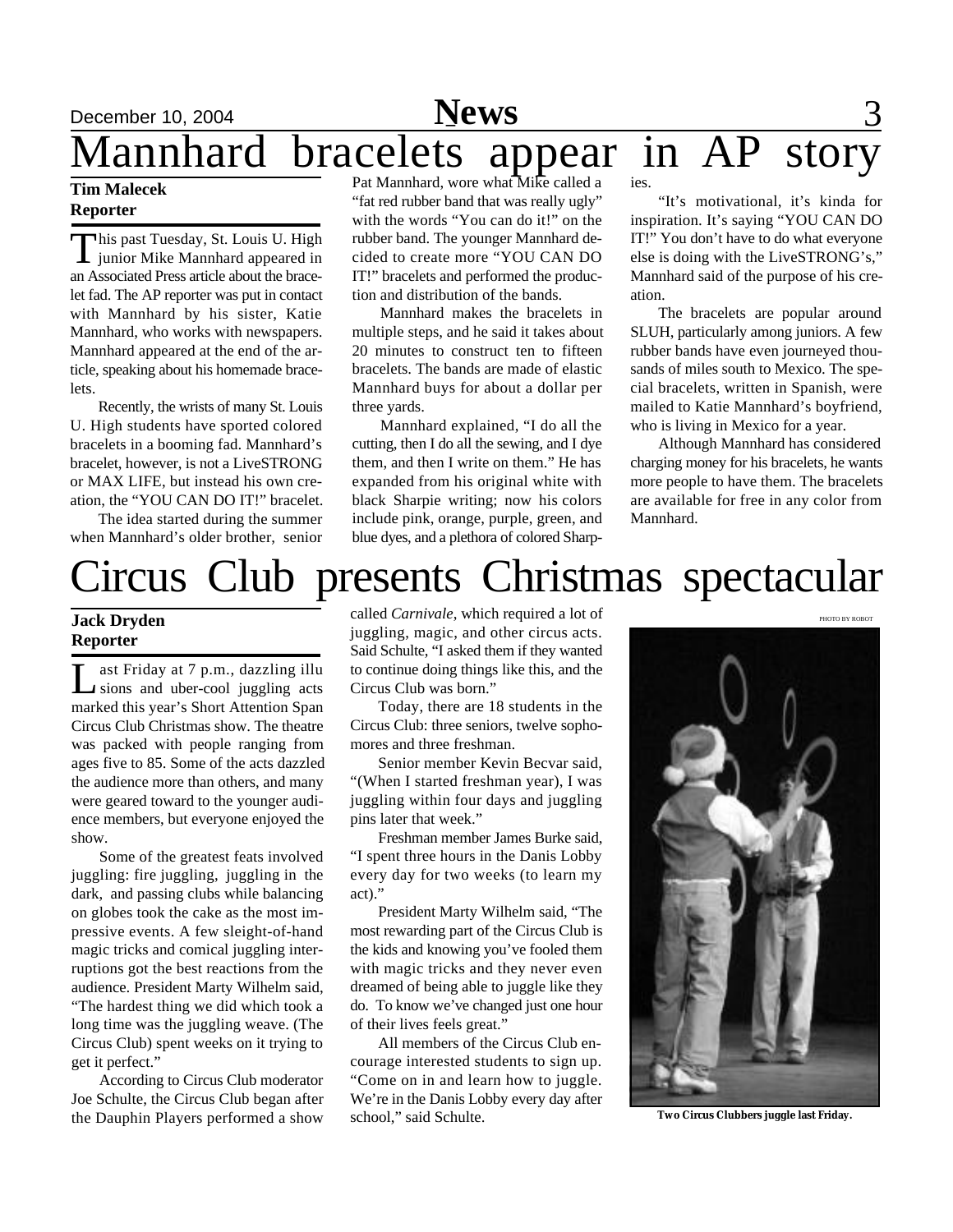# $\overline{4}$ Model U.N. competes in session The Fine Arts

## **Kevin Michniok Reporter**

On Nov. 20, members of St. Louis U.<br>High's Model U.N. Club particin Nov. 20, members of St. Louis U. pated in a Model U.N. General Session. At the session, each student represented one of the 191 sovereign countries in the United Nations.

The event, sponsored by Civitas, a worldwide organization that promotes local and global citizenship, takes place bi-annually. The fall session in St. Louis was held at the Chase Park Plaza.

Model U.N. mandates that each student representative protect the interest of his or her country and simultaneously pursue universal global interests. Four of the eight club members from SLUH joined 75 students from around the St. Louis metropolitan area participating in the session. Freshman George Boston represented Sweden, freshman Bret DeLaria represented Israel, and junior Tony Keel and senior Steve Tiburzi jointly repre-

## BURGER

Distinction (students who average a score of 3.5 or higher on all tests and score 3 or higher on five or more exams), and National AP Scholars.

In 2004, SLUH had 65 AP Scholars, 30 AP Scholars with Honor, and 38 AP Scholars with Distinction, collectively averaging a score of 4.11 on all of their exams (exams are scored on a 5-point basis). The national average on all AP exams taken was 2.96

In addition to these AP Scholars, SLUH also boasted a National AP Scholar, David Burghoff. A National AP Scholar is a student who receives an average score of at least 4 on all tests taken and receives scores of 4 or higher on eight or more exams. Burghoff's collective average on nine exams was 4.78.

Said Assistant Principal for Academics Mark Michalski, "Part of (the increase) is a function of the number of people who took AP tests in the last two years. Be-

sented France. The students were responsible for leading a committee on either social and economic issues, human rights, politics and security, or the Security Council.

Reflecting on the event, Boston said, "I thought it was a great experience and I'd do it again."

DeLaria, who sat on the social and economic council for France, commented, "I took my resolution that was mediocre, perfected it, and made it something promising."

According to club moderator and history teacher Tom Wilson, the purpose of Model U.N. is to increase international understanding and peaceful negotiation among prospective national and international leaders.

Wilson explained, "The Model U.N. gives students an opportunity to understand the internal operations of different countries through exposure to committees that focus on various political, social, and economic factors."

**Department will present its Winter Shows this Sunday! Band at 1 P.M. Chorus and Dance at 4 P.M. In addition, the department will present a scaleddown version of the shows during a mandatory assembly at Activity Period.**

cumulative total of AP exams, it can be sophomore, junior, and senior years, but for most people, it's junior and senior year."

Michalski partially attributes the increase in recognized students to a general increase in the number of students taking tests between 2002 and 2003, with a more modest increase in 2004. The number of examinees increased the most in AP Economics and AP Psychology.

Long-time AP teachers Peggy Pride and Tom Becvar also speculate that the overall quality of SLUH's teaching faculty has allowed SLUH students to succeed in their examinations. "Over time, we've developed a strong AP program because the teachers in freshman and sophomore years have allowed juniors and seniors to succeed," Pride said.

Becvar added, "There has been (an increasing trend in AP enrollment) ... More

(from 1) cause these awards are based on your students took the tests, so the potential is there (for our students) to do well, which they do."

> Burghoff, who received notice of his award when he arrived home for his Thanksgiving break, agreed.

> "(The testing) wasn't as bad as you might think," Burghoff said, "Teachers prepared us well over the year, and I didn't feel like I had to do a lot more studying (to prepare)."

> Because of his AP credit, Burghoff had fulfilled many of his general education credits upon entrance into college and may be able to complete his major requirements in three years. Even if he does not choose to graduate early, Burghoff said that the tests have made his schedule more flexible.

> "I hope to graduate in three years, but I'm thinking of double majoring (in electrical engineering and physics) and that would take four years," Burghoff said.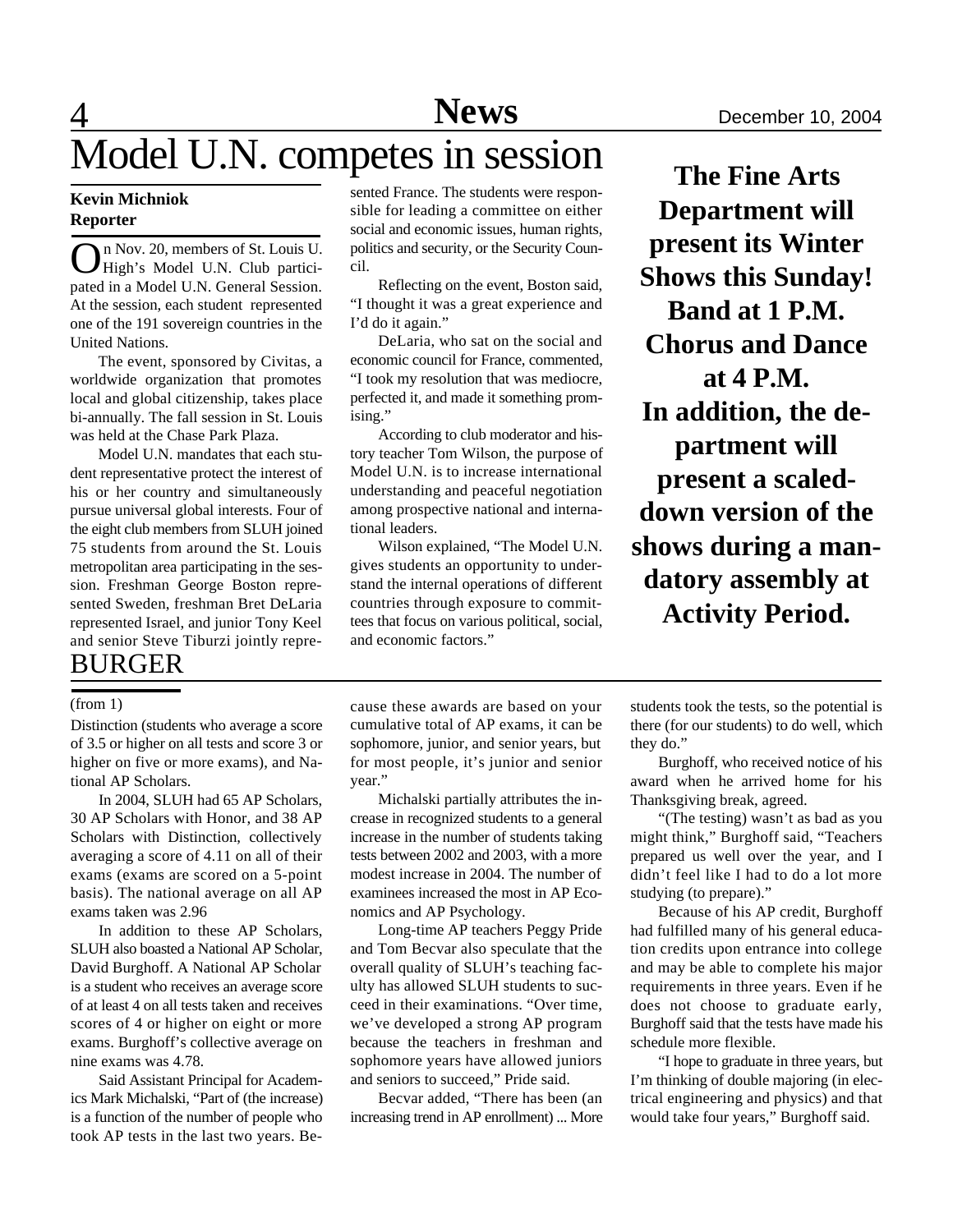# December 10, 2004 **Sports** 5

## Rossbills sprint to first two wins *Fast break team goes 2-0 by combined score of 169-92*

### **Henry Samson Reporter**

Dribble, run, pass, shoot, steal, run,<br>shoot, win. These few quick words shoot, win. These few quick words really sum up the Jr. Bills' play against the Pacific Knights last Friday night in their home opener and Wednesday against the Lindbergh Flyers. But the games themselves were so much more than this. Looking more like a fine-tuned machine than a youthful season-opening basketball team, St. Louis U. High did not disappoint, outscoring their opponents by a combined 169-92.

"We're reaching our goals right now," said a hoarse head coach John Ross after the Lindbergh game. "But we need to block out better and really not foul so much."

Senior Dan Henry drew first blood for the Jr. Bills against Pacific and set into motion one of the most impressive starts ever. A quick 20-4 run began the thrills of a new season. Amazement struck both the opposing and homegrown fans as the first quarter ended after a trio of treys from senior Dave Goettelman.

Constant defensive pressure mixed with fast offensive ball movement put the Jr. Bills on top 30-11 after 8 minutes of play.

More than once students were heard<br>murmuring, "We murmuring, could score more than 100!" SLUH didn't quite make it to the century mark, but eclipsed Pacific with an impressive 85-48 victory.

Even though the second quarter got off to a shaky start, with four petty Jr. Billiken fouls in 30 seconds,

they regained their composure and traded off baskets until the halftime horn sounded

with the Jr. Bills having doubled Pacific's score, 50-25.

PHOTO BY ALEX SCIUTO



**Junior Eric Hunt skies his way to a layup during last Friday's 85-48 victory over Pacific.**

Though scoring fewer points than in the first half, the *junior*dominated second half lineups did an excellent job filling the sneakers of the starters. Their intensity level throughout the entire game was unmatched as they dropped basket after basket and played a relentless defense.

**see EMERGENCE, 10** There is certainly a method to the mad

# asslin'bills roll out to 3-0 dual meet record

## **Jesse Zacher Reporter**

Tuesday night marked new ground for<br>the St. Louis U. High wrestling team. **Tuesday night marked new ground for** 

For the first time in years, they attended a scheduled dual meet against Parkway South High School in Ballwin. The teams had not faced before, but have competed in tournaments and look forward to competing again in the annual Ritenour Tournament at Ritenour High School this coming Saturday. SLUH dominated the dual, winning 41-24.

The match began at the 160 pound weight class with Sean Whalen's tough loss to Derek Thomas,10-6.

The varsity squad saw overtime for the first time this season with Tom Gezella's overtime win over Derrick

Brock at 171. The match was highly defensive and both wrestlers worked hard. Neither Gezella nor Brock could pin the other, but Gezella scored first in overtime to win 9-7.

the match at bay, but Gass capitalized off of escape moves right into takedowns to win 9-2.

Next came the big boys at the heavyweight class. David Caldwell smashed

PHOTO BY TIM HUETHER

Dan Winter in thirty-six seconds. The two fought hard for control in the tie-ups and Winter almost leaned Caldwell to the ground, but Caldwell found control and brought Winter down into a half nelson.

One of the more strenuous performances of the meet was Andrew Poulin's struggle with Mike Cockson at 119. Again, South's defense



**Senior Tom Gezella (top) breaks down Parkway South's Derrick Brock last Tuesday. Gazella defeated Brock 9-7 in overtime, and SLUH defeated the Patriots 41-24**

Junior Eric Gass worked a plethora of moves against his opponent, Kendall Fuselier, at 215. Fuselier's defense kept

**see TAKEDOWN, 8** on bottom kept the flow of the match steady. Poulin worked many moves to get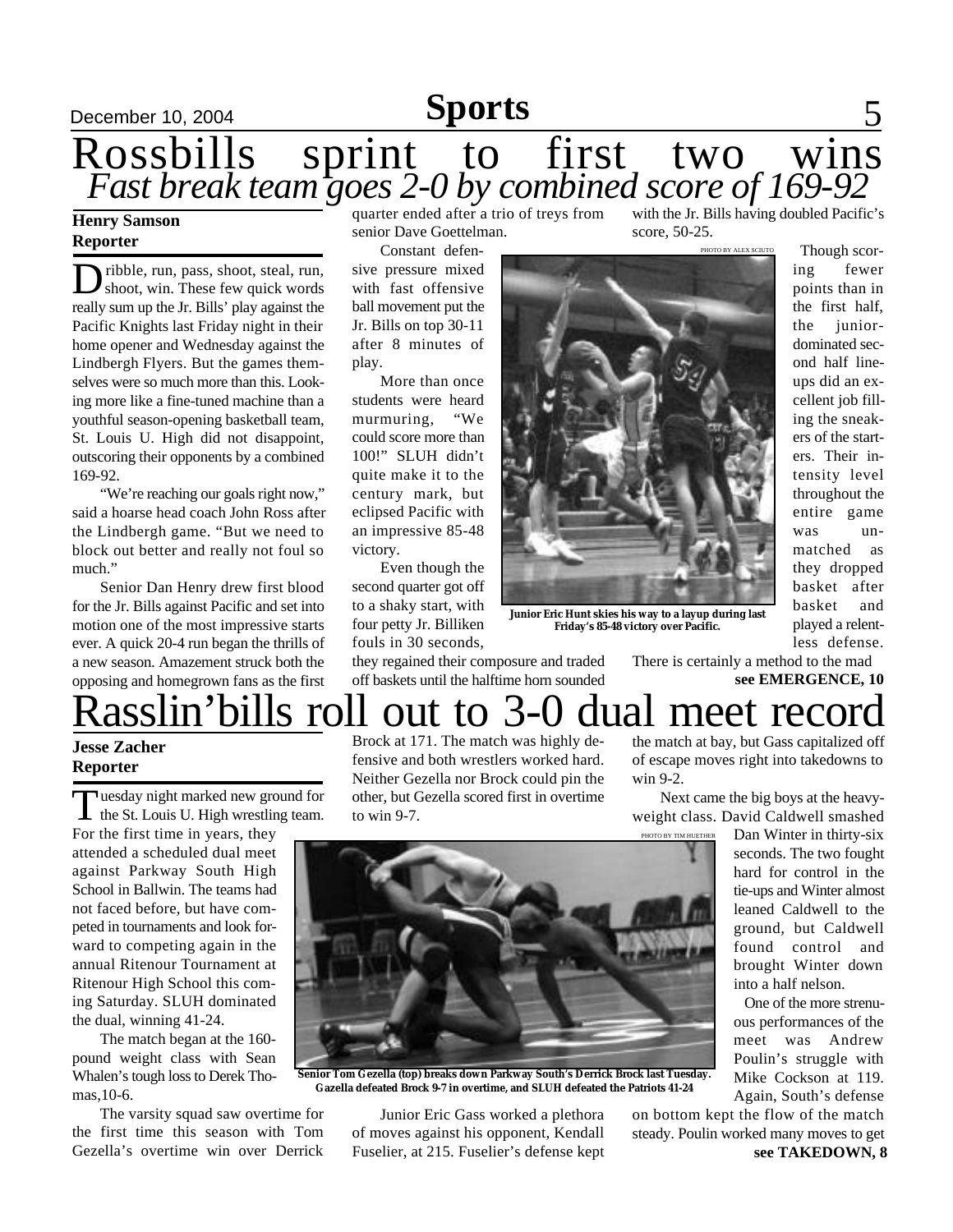## 6 **Sports** December 10, 2004<br>Winter Rollout Tourney Racquetbills win Winter Rollout Tourney

## **Eric Durban Reporter**

T his past Friday and Saturday, the Racquetbills ventured to Vetta Sports-Concord to compete in the annual Winter Rollout tournament. At 12:48 a.m. on Sunday, the Jr. Bills pulled out a victory with 560 points in a highly competitive tournament that pitted every player against one another in a single elimination format. DeSmet finished a close second with 535 points, but CBC, possibly the Jr. Bills' toughest competition, was hampered by multiple forfeits and finished with a dismal 200 points.

The Winter Rollout tournament is divided up into five divisions: Divisions I and II included varsity players, while divisions III-V contained all the JV teams. A win from any division counted torwards

the overall team title, with each division playing on the same progressive point scale. A win in the round of 32 was awarded five points, while a win in the finals accumulated 50 points. The Gamedaybills have tons of depth this year, and this tournament format gave them the chance to show it off.

This year's tournament also featured a new bracket format. Instead of playing sparingly the entire day, many players had multiple matches in a row to allow for more efficient bracket play. The Winter Rollout is a tournament notorious for running late into the night, and this year's tournament did not change as the last match finished early Sunday morning. With the new bunched format and the late night, the stamina and endurance of the JPKbills was tested, and despite a few injuries, several self-inflicted, the team

performed well.

The varsity team was well represented with senior No. 1 seed Ryan Franklin and senior No. 2 seed Pat Corcoran each making the semifinals in a highly competitive Division, but Division I was the only bracket that the team didn't have a representative in the finals. Senior No. 5 seed Eric Durban captured the only division win for the Jr. Bills with a convincing victory in Division II.

Since every player can score points for the overall team title, members of the nine JV teams played a large role, placing a member in each of the three non-varsity finals.

"Our lower divisions really pulled through," said senior No. 6 seed Joe Hejlek.

In Division III, senior JV1 Jack Engle dominated until finally falling in the fi**see BACKUP, 8**

# [ydrobills lose to Lafayette, defeat Cape Central

## **Kevin O' Neill Reporter**

A fter defeating Parkway South, the St. Louis U. High swim team comfter defeating Parkway South, the peted against Lafayette last Friday. With many strong swimmers, Lafayette looks to be a major contender in both the St. Louis area and state competition. Unfortunately, the U. High swim team was unable to continue their winning streak as they fell to the Lancers, 106-80.

Many swimmers on the team attributed the loss to the unusual lineup, with most of the top swimmers swimming in events that they do not usually swim. Despite the close loss, the Speedobills still have a positive outlook for the rest of their season. "We may have lost, but we still looked good in our speedos," said senior Tim Heafner.

In their second meet of the week, the Speedobills easily defeated visiting Cape Central 122-64 this past Monday. Even though many junior varsity swimmers swam in varsity events, the Chlorinebills were able to win their second meet of the season. Many talented freshmen and

sophomores were able to swim multiple events, while most varsity swimmers

rested in preparation for upcoming meets.

Although the SLUH record fell to 2-1, the past week was full of outstanding individual performances. Senior Dave Schwarz qualified for state in another event with a time of 51.04 in the 100 Freestyle. Junior Wes Going, already a veteran of state competition, has quali-

fied in the 200 Freestyle, 200 Individual Medley, 100 Backstroke, and 500 Freestyle after only three meets. In addition to these four events, Going has qualified for state in two relays and has the

potential to qualify for more individual events in the future.

PHOTO BY TIM MALECEK

 Today and tomorrow, the Speedobills will participate in the a n n u a l Marquette relays. In the first major test of the season, they will face tough competition from Parkway South, L a f a y e t t e, Marquette, and Chaminade. With many talented teams participating, the Marquette relays usually serve as a pre-

**Sophomore Jim Heafner is in mid-dive on Tuesday against Cape Central. The Belugabills defeated Cape, 122-64.**

view for the competition at state. Come cheer on your U. High swim team as they look to defend their first place finish in last year's Marquette relays.

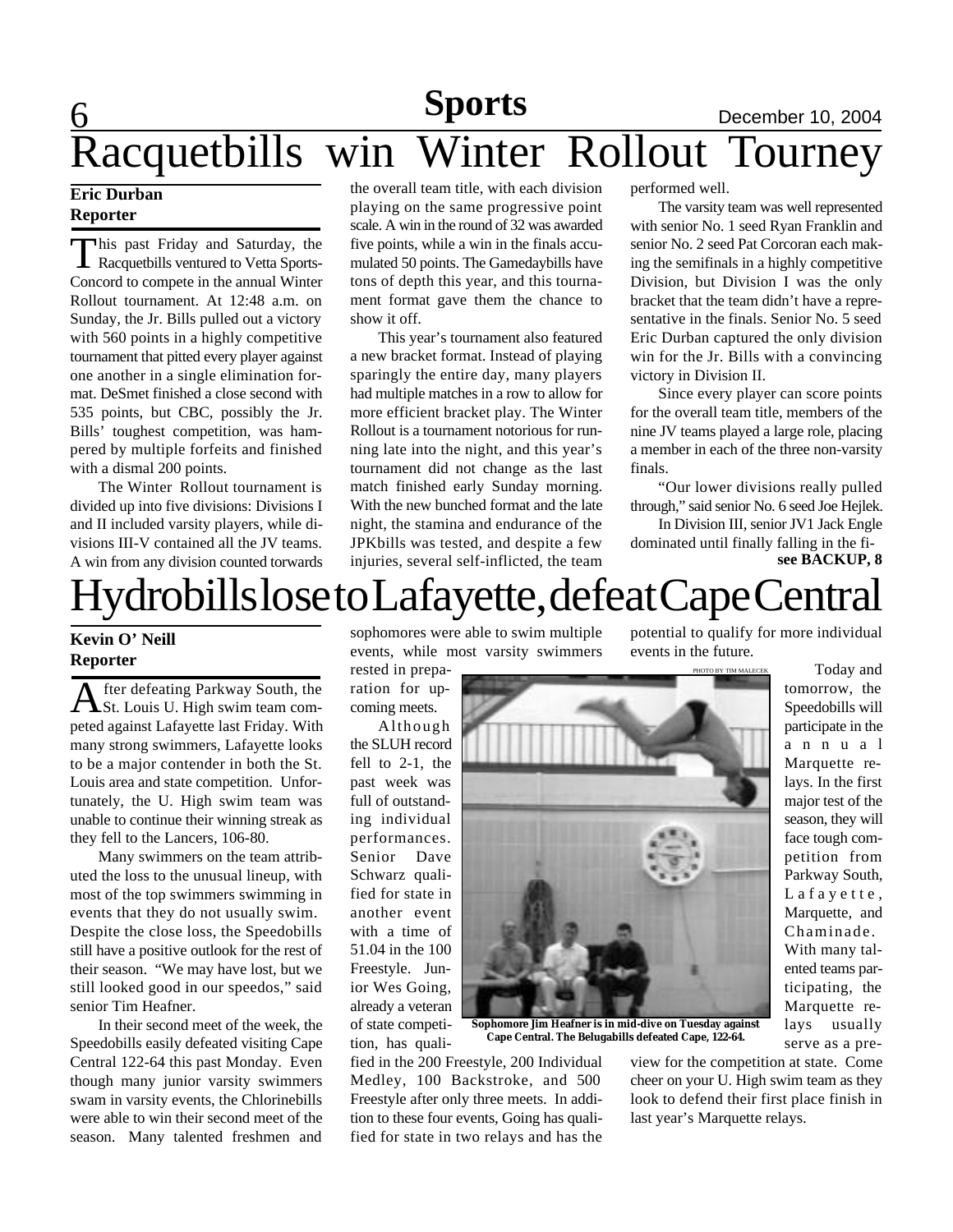# December 10, 2004 **Sports** 7 **Sports** STUCO-*Prep News* feud turns bloody *Editor in chief receives bruises, scrapes*

## **Greg Fox Editor in Chief**

The Prep News, St. Louis' only weekly<br>high school newspaper, faced off he *Prep News*, St. Louis' only weekly against STUCO, one of hundreds of corrupt, iron-fisted student government organizations in the area, in their annual match on Tuesday. As in all matches in recent memory, the *Prep News* fought gloriously, but the oppressive student gov-

ernment denied the voice of the people in a bloody and ruthless manner.

"We simply do not tolerate dissent at the U. High," said secretary general Josef Egglestalin. "And the *Prep News* was clearly dissenting. How? I do not know. But they no longer pose a threat to the People's Republic of SLUH."

The game began shortly after the proletariat was released from mandatory in-

Dan Iovaldi, who were supported by the KGB: juniors Woody Jones, Dan Finucane, Max Magee, and various sophomores.

The valiant voice of the people sprung to a quick 2-1 lead behind the fast attacks of distance runner Samson and the bruising (if not downright dirty) play of senior guerilla Kevin O'Neil. "Our strategy was to score a lot of goals," said Huether. "And two in the first few minutes is sort of Glaenzer shadowed fellow foreigner Heafner and they brought a distinctly Illinoisian flavor to the game along with the Brothers Heafner. "Playing bashball at the level it's played at in Missouri has been a dream of mine," said Glaenzer after the game. "And I was finally able to do so after getting my papers all in order and learning the Pledge of Allegiance."

Heafner overcame his defender's shadow and became more of a presence as the game wore on. "I was so

scared of Heafner's shot," Fox confided in this reporter. "He threw a warning shot at my upper right thigh early on and I knew it would be best to get out of the way of his future shots and let the back of the net feel his pain."

Get out of the way Fox did, and Heafner was able to put the ball in the back of the net thrice, compared



**Tight-shorted Bryan Glaenzer tags a roaming STUCO pirate during last Tuesday's bashball matchup. In a game more corrupt than the Ukrainian elections, STUCO emerged victorious.**

doctrination at 9:40 for "activity" period. Game temperature in the stadium was a chilly 40 or so degrees with gale-force winds somewhere in the 0-30 mph range.

The *Prep News* began the fight for liberation with senior freedom fighters Henry Samson, Sean Powers, Bryan Glaenzer and Greg Fox, along with junior revolutionaries Tim Huether, Kyle Kloster, and Andrew Schroeder. Hero of the revolution Fox started the game in goal and played spectacularly throughout the game.

Wearing red shirts dyed with the blood of their victims, STUCO stacked the field with several merciless counterrevolutionaries including seniors Eggleston, his righthand man Tim Heafner, Politburo members Dave Venker, Marty Wilhelm, and like doing that."

After the Chebills scored their second goal, Eggleston quipped, "(expletive deleted)."

The so-called "pretty typing fingers" of the people were able to swing the hammer of justice twice early on and it looked as if the government would be overthrown.

"I was actually ... (scared)," said Wilhelm. "(The *Prep News*' muscles) are (so buff) and (they are so good looking). We (felt inferior as men)."

After jumping to an early lead, the voice of freedom and reason decided that they ought to play more defense, and their strategy crumbled quickly after that, like an old, brittle chocolate chip cookie. **see D'ETAT, 8**

to, like, seventeen times the last time the people rose up. "Hammer of justice my (hindquarters)," said Heafner. The Brothers Heafner frequently ganged up on the helpless defenders of freedom and used their water polo skills outside of the pool to exploit gaping holes (namely, size and skill) in the revolution's defense.

The revolt was not put down bloodlessly, however. "I got a little nick on my knee," whined Fox, "and some sort of turf burn on my elbow." The resistance was dealt a crippling blow when junior Tim Malecek was kneed by an unidentified fellow freedom figher in a scrum in front of the resistance's goal.

Venker, however, suggested that the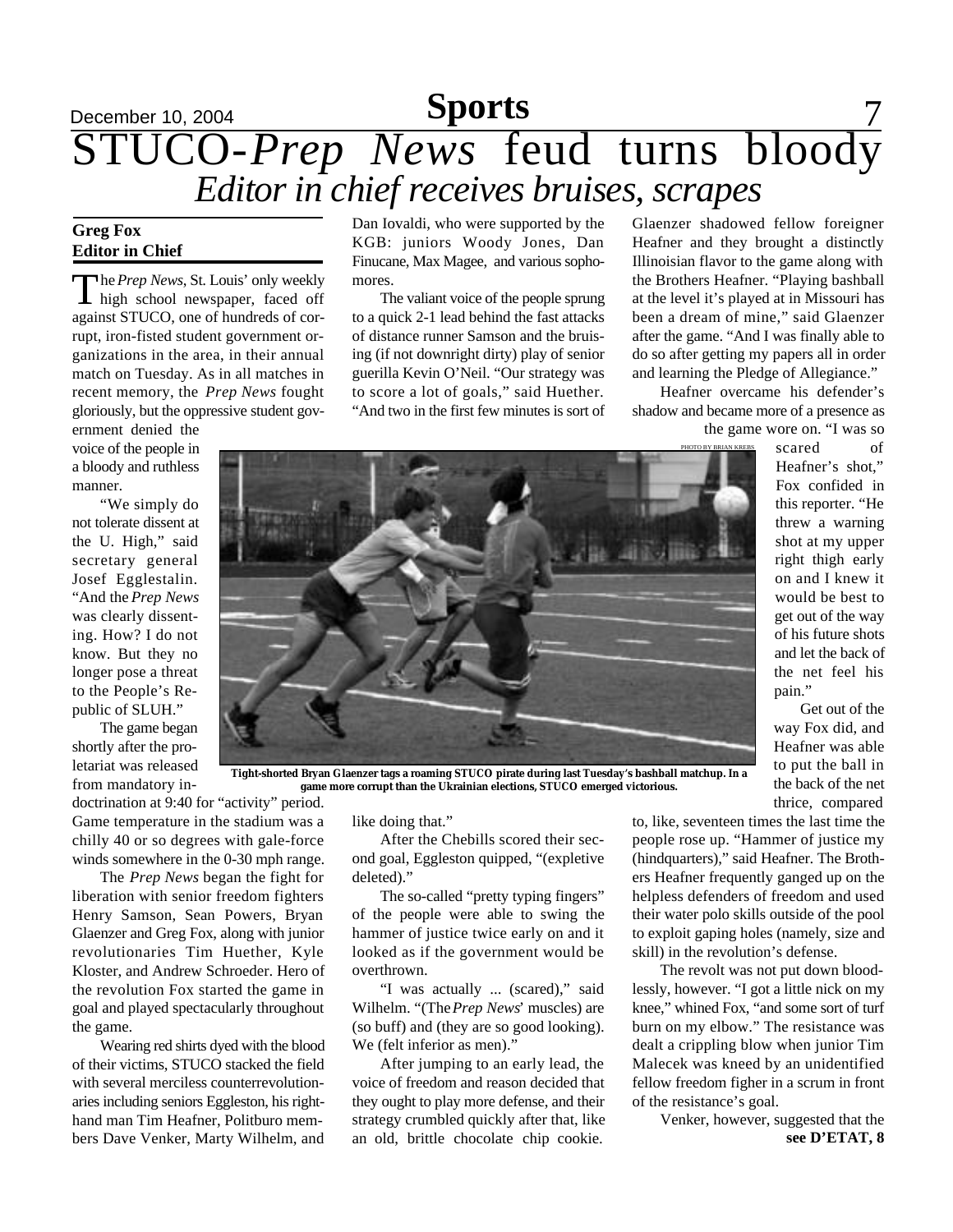# **Sports** December 10, 2004

## 8 TAKEDOWN

### (from 5)

Cockson to his back, but Cockson held off and survived a close cradle. Finally, in the third period, Cockson gave way and Poulin's constant pursuit of the pin prevailed.

Junior Bryan Edmundson got a pin over Kyle Fetick at 125. The match was evenly fought, though Edmundson nearly won several times before the third period, when he silenced Fetick with 1:16 to go.

Phil Clerc tossed Zeke Allison around at the 130-pound class with a 14-4 win by major decision.

Takedowns were the highlight of Mike Dougherty's 135-pound match. Dougherty rassled his opponent, Adam Brenton, hard to defeat him10-4.

Junior Devin Austermann ended the meet by dominating opponent Josh Dunlop in the 152-pound match. Austermann worked several takedowns and reversed out of the only time he was down, but couldn't keep Dunlop flopped for long enough for the pin. Austermann did, however, earn an 11-2 major decision.

The varsity team is in action next Saturday at the annual Ritenour Tournament, which begins at 10:00 a.m.

## D'ETAT

### (from 7)

burn marks because we torched their defense," said the government's moneychanger. *Prep News* is concealing injuries they sustained. "They should get checked for

The results of the game, however, have been declared null and void by the *Prep News* staff due to the lack of a referee and various other reasons. "STUCO cheated," said Powers. "Because they would do that."

"They (are so cool and deserved to win)," said Eggleston. "(Furthermore,) I (think that Samson and Huether are the MVP's with)...Heafner as the (third) MVP."

## BACKUP

 $(from 6)$ 

nals. Senior JV2 Kevin O'Connell played strong throughout Division IV play but was upended in the finals and had to settle for a second-place finish. In Division V, the Splatbills placed two players in the semifinals and one advanced to the finals. Freshman JV3 sensation Joe Hoffman defeated senior JV5 Ryan Shortal in one semifinal and played a strong final before falling.

The strong play of the underclassmen in the tournament is a good sign for the future of SLUH racquetball.

"SLUH's teams have always had incredible depth," commented assistant coach Matt Stewart. "It is that depth that continues to make our team so successful. Not enough can be said about how much every player's contributions meant to our victory."

Fresh off their tournament win, the Megablastbills were eager to take on the Kirkwood Pioneers this past Wednesday. In their most dominating performance this year, the Jr. Bills dismantled the Pioneers and eased into a 7-0 shutout. Senior No. 6 seed Joe Hejlek continued his fine play this season with a 15-4, 15-9 win to move his overall record to 3-0. Sporting hot pink wristbands in a last-minute uniform change, the doubles team of senior Pat Sheehan and junior Jason Rusch coasted to a 15-7, 15-2 win. The new fashion does not seem likely to catch on throughout the team.

Sarcastically commenting on the victory, Rusch said, "Our pink wristbands really gave us the edge in the matchup."

Although the Rolloutbills have four league wins and a tournament victory under their belt, they know much is left to be done to bring home the State crown.

Catch the squad when they take on the Vianney Griffins, Thurs., Dec. 16, at Vetta Sports-Concord.

## **Get to know your...**

Lecturing on the sexuality of the human soul and the biological need for a "guy code," he advocates rigid seniority and chopping your own Chistmas tree. Answering to a higher power, namely country music and Irish jigs, he seeks divine intervention in designing mast heads. He is senior core staffer Sean Powers

*P* St. Louis' *rep* only weekly **NEX**<br>**NEX**<br>*WWW.sluh.org/prep\_news.cfm ews* school newspaper. *prepnews@sluh.org* "FAVORITE TELEVISION CARTOON" CREDITS

Volume LXIX, Issue 14 **Editor in Chief:** Greg "Batman" Fox **Sports Editor:** Tim "Teenage Mutant Ninja Turtles" Huether **Features Editor:** Alex "Looney Toons"

Sciuto **Core Staff:** Sean "Animaniacs" Powers, Seth "Spongebob Squarepants" Clampett, Timo "Captain Planet" Kim, Kyle "Yu-Gi-Oh!" Kloster, Brian "X-Men" Krebs, Andrew "Darkwing Duck" Mueth **Advisors:** Frank "Muppet Babies" Kovarik, Sean "Tiny Toons" O' Neil **Moderator:** Steve "Speed Racer" Missey **Reporters:** Matt "Chip 'n' Dale Rescue Rangers"Angeli, Henry "Sonic the Hedgehog" Samson, Jesse "Pokemon" Zacher, Kevin "The Smurfs" O'Neill, John "Tailspin" Pecher, Tim "Gummy Bears" Malecek, Kevin "Arthur" Michniok, Jack "Jetsons" Dryden,

*Quote of the Week* "Older men declare war. But it is the youth that must fight and die. And it is youth who must inherit the tribulation, the sorrow, and the triumphs that are the aftermath of war." —Herbert Hoover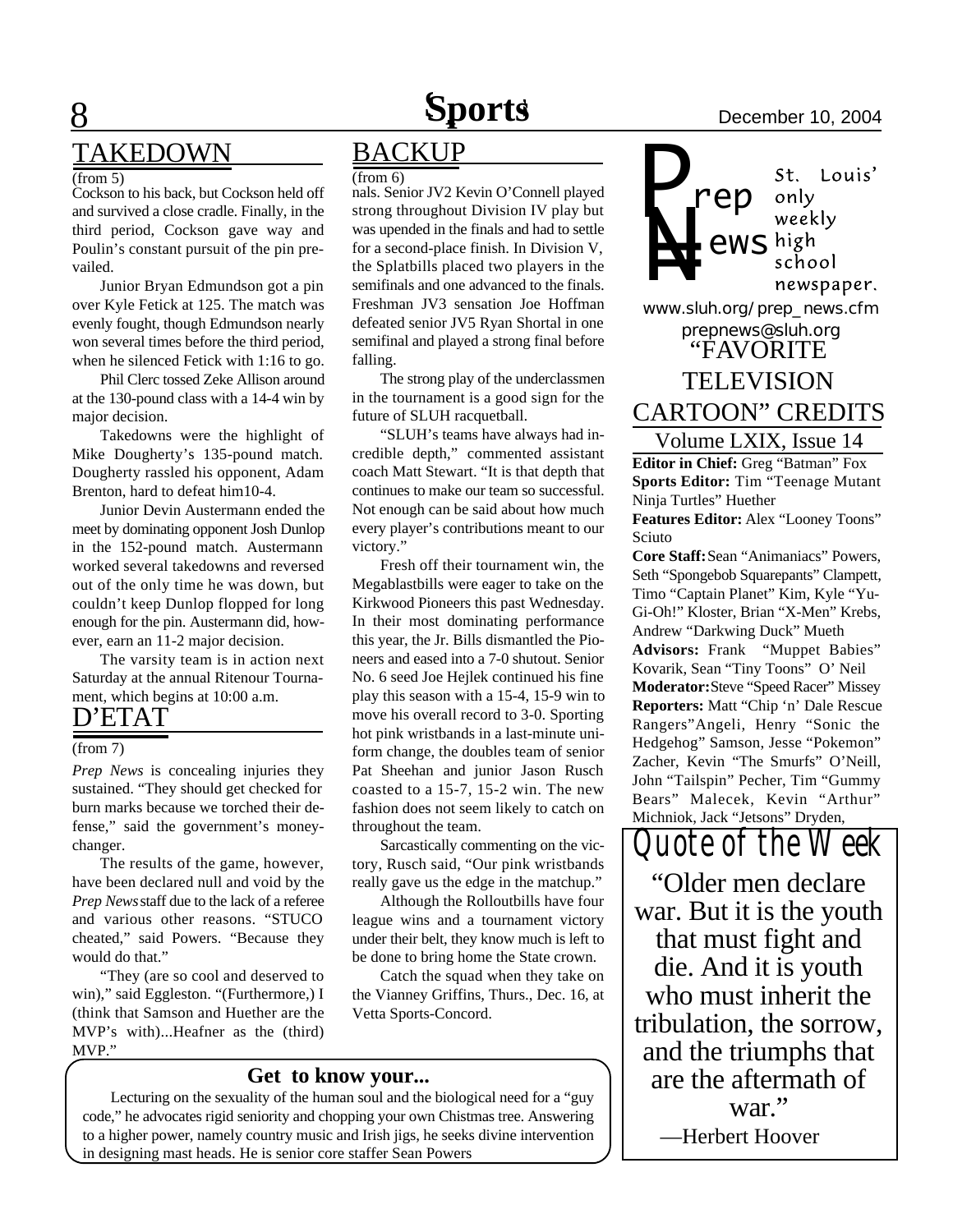## HERMAN

teacher Paul Baudendistel, however, said that "the most effective discipline (in class) is from student to student," explaining that students often realize when their classmates have become a nuisance and gently reprimand them.

Horgan said that, while faculty members can be friends with the students, "teachers (have) to say, 'I'm the authority figure."

Parent Leslie Hendricks, a teacher herself, concurred, saying that "the teacher sets the tone," and recognized how detrimental public power struggles can be to a class.

"Teachers have to do something," Jones said. "They have to gain our fear...They are not babysitting."

Clark then shifted the discussion to respect from teachers to students.

"Disrespect from teachers ... is pretty rare," said Polokonis. Polokonis said that such disrespect can occur when a teacher is "mistaken about the level of comfort a student feels" about joking around.

(from 2) Schenkenberg and Clark both offered solutions to deal with disrespect, with Clark saying that students have to "speak up" and Schenkenberg offering students the department chairs as authority figures to which students can bring issues. "(Respect) goes both ways," Clark said, closing the discussion of teachers' respect for students.

> With time running out, respect for the building was brought up as the next issue. Clark sees students leaving messes around the school as a lack of respect and also said that students risk thinking that they are better than those who clean up their messes by leaving them. Despite numerous requests that students clean up after themselves and not use the cubby holes outside the cafeteria, students still do both. "I don't know what else to do," Clark admitted.

> Senior Tim Lonergan was the first to respond and said that students leaving items around the school is not disrespect, but simply losing an object. Sump agreed, citing that it is easy to lose a notebook in

## **Mothers' Club Holiday Sale**

| Available for delivery before Christmas, thank you!<br>via MSSDS (My SLUH Son Delivery Service!)<br>*Mothers' Club Cookbooks (\$20)<br>*2005 SLUH Memories Calendar (\$15)<br>(OR one of each only \$30)<br>Send order with your son marked |
|---------------------------------------------------------------------------------------------------------------------------------------------------------------------------------------------------------------------------------------------|
| <b>MOTHERS' CLUB ORDERS</b>                                                                                                                                                                                                                 |
| Name:                                                                                                                                                                                                                                       |
| Son's Name:                                                                                                                                                                                                                                 |
| Homeroom:                                                                                                                                                                                                                                   |
| # of Cookbooks@\$20                                                                                                                                                                                                                         |
| # of Calendars@\$15                                                                                                                                                                                                                         |
| # of both@\$30                                                                                                                                                                                                                              |
|                                                                                                                                                                                                                                             |
| Merry Christmas and God bless us, everyone!!!<br>*Clip and send to SLUH Attn: Mothers' Club                                                                                                                                                 |
| <b>Merry Christmas!</b>                                                                                                                                                                                                                     |

the rush at the lockers after school.

Once again, the issue of responsibility was brought up. "It falls on you, the students," Clark said, to respect the building and keep it clean.

The discussion changed to the lack of respect inherent in stealing for the last few minutes of the meeting. Bushong said that, with so many students losing books and leaving books around, "if I was a little more evil, I could make a lot of money," selling easily stolen and lost books.

Director of Diversity Spencer McCall said that, while the fault for stealing lies with the thief, "you have to take responsibility for your own self," and cited a school in Dallas where students do not have locks on their lockers, saying that it would be so in a "perfect world."

Senior Greg Viverito said that, ultimately, stealing is "an issue of respecting other people."

"Something needs to be done," said Clark, as he closed the discussion promptly at 8:30 p.m. The committee will meet again on February 7, 2005.

## PHOTO BY BRIAN KREBS *Things Fall Apart* **Speaker**



**Last Tuesday, African poet Obi Nwakanma visited David Callon's sophomore English classes to discuss author Chinua Achebe's novel** *Things Fall Apart*. **Nwakanma visited SLUH last year and lectured on the same topic.**